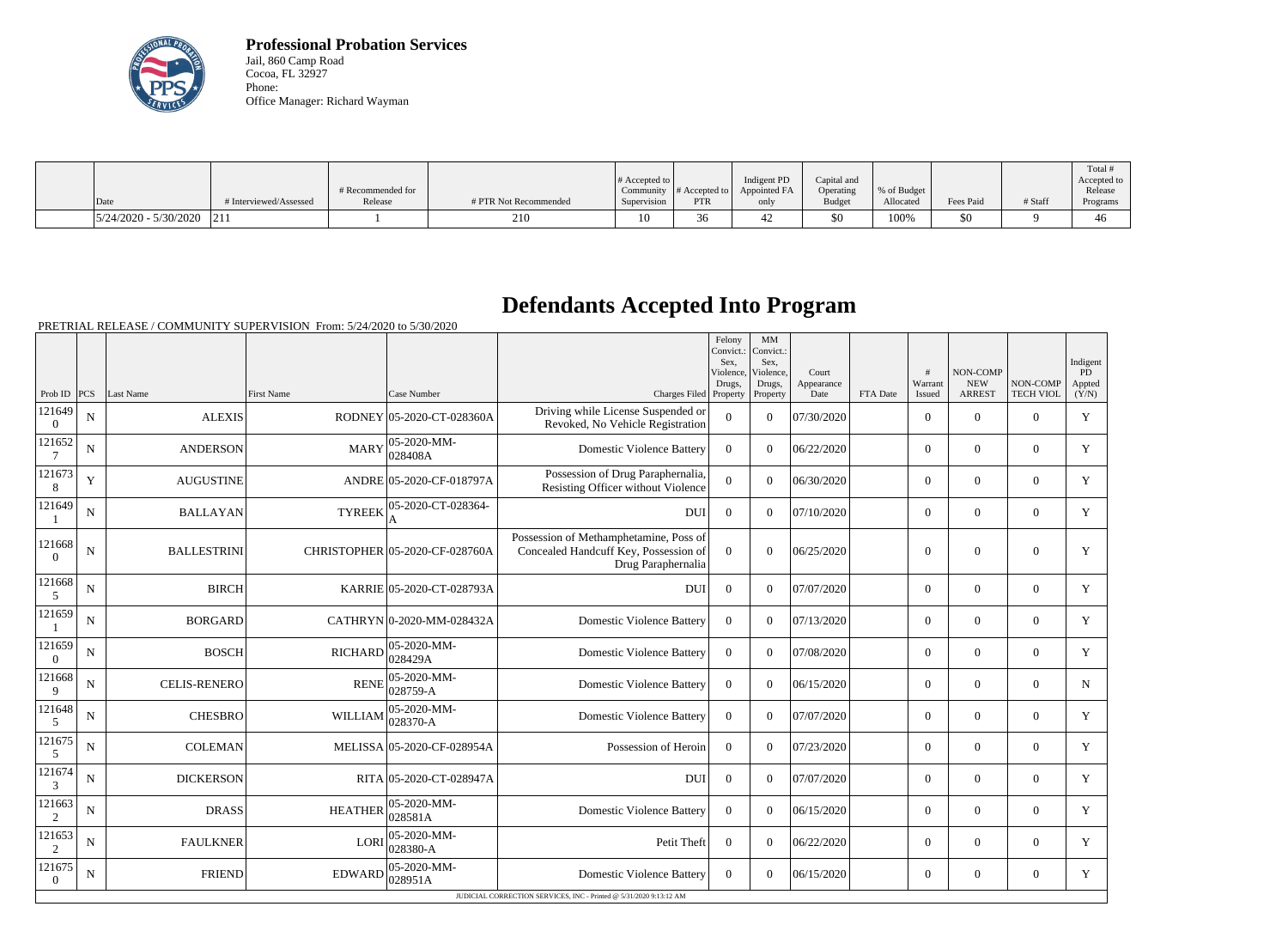## **Defendants Accepted Into Program**

PRETRIAL RELEASE / COMMUNITY SUPERVISION From: 5/24/2020 to 5/30/2020

|                          |             |                   |                   |                            |                                                                                                                               | Felony<br>Convict.:<br>Sex. | MM<br>Convict.:<br>Sex,         |                             |          |                   |                                         |                              | Indigent              |
|--------------------------|-------------|-------------------|-------------------|----------------------------|-------------------------------------------------------------------------------------------------------------------------------|-----------------------------|---------------------------------|-----------------------------|----------|-------------------|-----------------------------------------|------------------------------|-----------------------|
| Prob ID                  | PCS         | Last Name         | <b>First Name</b> | Case Number                | Charges Filed Property                                                                                                        | Violence,<br>Drugs,         | Violence,<br>Drugs,<br>Property | Court<br>Appearance<br>Date | FTA Date | Warrant<br>Issued | NON-COMP<br><b>NEW</b><br><b>ARREST</b> | NON-COMP<br><b>TECH VIOL</b> | PD<br>Appted<br>(Y/N) |
| 121652<br>3              | ${\bf N}$   | <b>GILLEN</b>     | <b>HUGH</b>       | 05-2020-MM-<br>028383-A    | Trespass                                                                                                                      | $\overline{0}$              | $\overline{0}$                  | 07/13/2020                  |          | $\overline{0}$    | $\theta$                                | $\theta$                     | $\mathbf Y$           |
| 121652                   | $\mathbf N$ | <b>GRANT</b>      | <b>ROBERT</b>     | 05-2020-MM-<br>028384A     | <b>Domestic Violence Battery</b>                                                                                              | $\overline{0}$              | $\theta$                        | 06/22/2020                  |          | $\overline{0}$    | $\overline{0}$                          | $\overline{0}$               | Y                     |
| 121678<br>$\overline{4}$ | Y           | <b>HUNTER</b>     |                   | TRACI 05-2020-CF-029074A   | Child Neglect Without Great Bodily Harm,<br>Contributing to the Delinquency of a<br>Minor, Resisting Officer without Violence | $\overline{0}$              | $\boldsymbol{0}$                | 06/25/2020                  |          | $\theta$          | $\overline{0}$                          | $\overline{0}$               | Y                     |
| 121673<br>$\mathbf{Q}$   | $\mathbf Y$ | <b>JOHNSON</b>    |                   | WALTER 05-2018-CF-026453A  | False Imprisonment                                                                                                            | $\overline{0}$              | $\theta$                        | 06/17/2020                  |          | $\overline{0}$    | $\overline{0}$                          | $\overline{0}$               | ${\bf N}$             |
| 121674<br>$\Omega$       | Y           | <b>JOHNSON</b>    |                   | WALTER 05-2018-CF-027418A  | Possession of Methamphetamine,<br>Possession of less than 20 grams of<br>Cannabis, Possession of Drug<br>Paraphernalia        | $\mathbf{0}$                | $\Omega$                        | 06/17/2020                  |          | $\theta$          | $\overline{0}$                          | $\boldsymbol{0}$             | $\mathbf N$           |
| 121662                   | $\mathbf N$ | <b>JONES</b>      |                   | ANTHONY 05-2020-CF-023861A | Grand Theft Retail 750 to 5000 Dollars                                                                                        | $\Omega$                    | $\Omega$                        | 05/27/2020                  |          | $\overline{0}$    | $\overline{0}$                          | $\overline{0}$               | $\mathbf N$           |
| 121673<br>3              | $\mathbf Y$ | <b>JORDAN</b>     |                   | MELVIN 05-2019-CF-049486A  | Sale or Delivery of Cocaine, Possession of<br>Cocaine                                                                         | $\boldsymbol{0}$            | $\theta$                        | 06/17/2020                  |          | $\overline{0}$    | $\overline{0}$                          | $\overline{0}$               | Y                     |
| 121673<br>5              | $\mathbf Y$ | <b>JORDAN</b>     |                   | MELVIN 05-2019-CF-040631A  | Sale or Delivery of Cocaine, Possession of<br>Cocaine                                                                         | $\overline{0}$              | $\overline{0}$                  | 06/17/2020                  |          | $\overline{0}$    | $\overline{0}$                          | $\overline{0}$               | Y                     |
| 121673<br>6              | Y           | <b>JORDAN</b>     |                   | MELVIN 05-2019-CF-040634A  | Sale or Delivery of Cocaine, Possession of<br>Cocaine                                                                         | $\mathbf{0}$                | $\Omega$                        | 06/17/2020                  |          | $\overline{0}$    | $\overline{0}$                          | $\overline{0}$               | Y                     |
| 121673                   | Y           | <b>JORDAN</b>     |                   | MELVIN 05-2019-CF-020084A  | Resisting Officer without Violence,<br>Reckless Driving, No Valid Driver's<br>License                                         | $\boldsymbol{0}$            | $\boldsymbol{0}$                | 06/17/2020                  |          | $\overline{0}$    | $\overline{0}$                          | $\boldsymbol{0}$             | Y                     |
| 121652<br>5              | ${\bf N}$   | <b>LAROCHE</b>    |                   | JARED 05-2020-CF-028390A   | Possession of Controlled Substance, No<br>Valid Driver's License, Possession of Drug<br>Paraphernalia                         | $\overline{0}$              | $\Omega$                        | 06/23/2020                  |          | $\overline{0}$    | $\overline{0}$                          | $\overline{0}$               | Y                     |
| 121659<br>2              | ${\bf N}$   | <b>MACON</b>      | <b>MICHELLE</b>   | 05-2020-MM-<br>028456A     | <b>Domestic Violence Battery</b>                                                                                              | $\overline{0}$              | $\overline{0}$                  | 07/08/2020                  |          | $\overline{0}$    | $\overline{0}$                          | $\overline{0}$               | Y                     |
| 121663<br>$\tau$         | ${\bf N}$   | <b>MARTINEZ</b>   | <b>MARLENY</b>    | 05-2020-MM-<br>028594A     | <b>Domestic Violence Battery</b>                                                                                              | $\overline{0}$              | $\overline{0}$                  | 07/08/2020                  |          | $\boldsymbol{0}$  | $\boldsymbol{0}$                        | $\boldsymbol{0}$             | Y                     |
| 121663<br>8              | ${\bf N}$   | <b>MENDOZA</b>    | <b>VLADIMIR</b>   | 05-2020-CT-028576-<br>А    | No Valid Driver's License                                                                                                     | $\overline{0}$              | $\overline{0}$                  | 06/15/2020                  |          | $\overline{0}$    | $\overline{0}$                          | $\overline{0}$               | Y                     |
| 121653                   | ${\bf N}$   | <b>MORALES</b>    | <b>LENORA</b>     | 05-2020-MM-<br>028382A     | <b>Domestic Violence Battery</b>                                                                                              | $\overline{0}$              | $\theta$                        | 06/22/2020                  |          | $\overline{0}$    | $\overline{0}$                          | $\overline{0}$               | Y                     |
| 121668<br>6              | Y           | <b>NORSWORTHY</b> | <b>EMILEE</b>     | 05-2020-MM-<br>028778A     | <b>Domestic Violence Battery</b>                                                                                              | $\overline{0}$              | $\overline{0}$                  | 07/13/2020                  |          | $\overline{0}$    | $\overline{0}$                          | $\overline{0}$               | Y                     |
| 121659<br>5              | ${\bf N}$   | <b>PEEBLES</b>    | <b>RANELI</b>     | 05-2020-MM-<br>028458-A    | <b>Domestic Violence Battery</b>                                                                                              | $\overline{0}$              | $\overline{0}$                  | 07/08/2020                  |          | $\boldsymbol{0}$  | $\boldsymbol{0}$                        | $\boldsymbol{0}$             | $\mathbf Y$           |
| 121652<br>$\theta$       | ${\bf N}$   | <b>PINO</b>       | <b>DOMINIC</b>    | 05-2020-MM-<br>028409A     | Resisting Officer without Violence,<br>Trespass                                                                               | $\mathbf{0}$                | $\overline{0}$                  | 07/13/2020                  |          | $\overline{0}$    | $\overline{0}$                          | $\overline{0}$               | Y                     |
| 121675                   | N           | <b>REYES</b>      | <b>ANGELICA</b>   | 05-2020-MM-<br>028928A     | Resisting Officer without Violence                                                                                            | $\overline{0}$              | $\theta$                        | 06/15/2020                  |          | $\boldsymbol{0}$  | $\overline{0}$                          | $\overline{0}$               | Y                     |
| 121652<br>8              | ${\bf N}$   | <b>RHODES</b>     | <b>BILLY</b>      | 05-2020-MM-<br>028385-A    | <b>Domestic Violence Battery</b>                                                                                              | $\overline{0}$              | $\overline{0}$                  | 07/30/2020                  |          | $\overline{0}$    | $\overline{0}$                          | $\overline{0}$               | Y                     |
| 121662<br>6              | ${\bf N}$   | <b>RICKS</b>      | <b>ROBERT</b>     | 05-2018-CF-033595-<br>A    | Possession of Methamphetamine                                                                                                 | $\overline{0}$              | $\overline{0}$                  | 07/22/2020                  |          | $\boldsymbol{0}$  | $\overline{0}$                          | $\boldsymbol{0}$             | $\mathbf Y$           |
|                          |             |                   |                   |                            | JUDICIAL CORRECTION SERVICES, INC - Printed @ 5/31/2020 9:13:12 AM                                                            |                             |                                 |                             |          |                   |                                         |                              |                       |